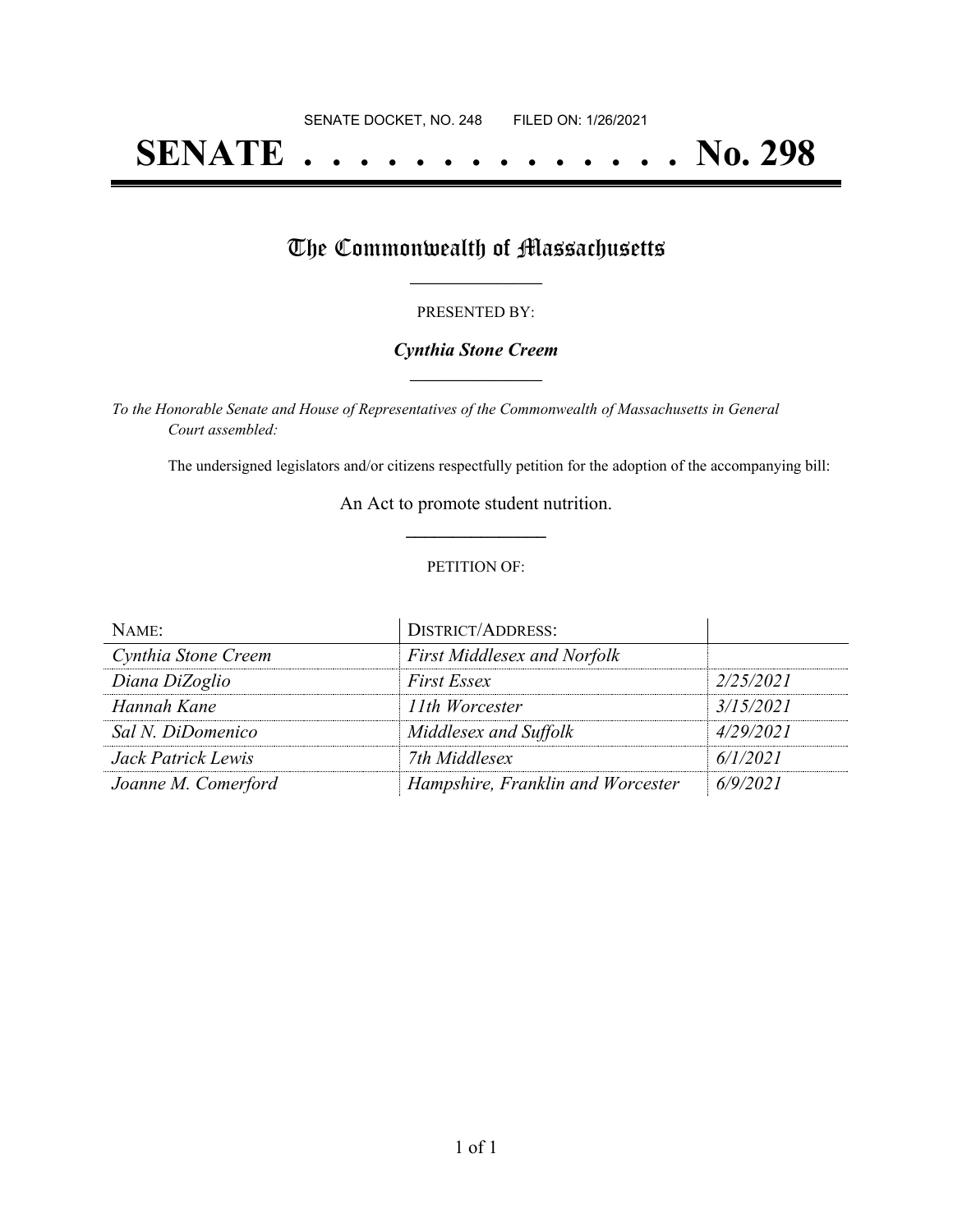# SENATE DOCKET, NO. 248 FILED ON: 1/26/2021 **SENATE . . . . . . . . . . . . . . No. 298**

By Ms. Creem, a petition (accompanied by bill, Senate, No. 298) of Cynthia Stone Creem, Diana DiZoglio and Hannah Kane for legislation to promote student nutrition. Education.

# [SIMILAR MATTER FILED IN PREVIOUS SESSION SEE SENATE, NO. *2664* OF 2019-2020.]

# The Commonwealth of Massachusetts

**In the One Hundred and Ninety-Second General Court (2021-2022) \_\_\_\_\_\_\_\_\_\_\_\_\_\_\_**

**\_\_\_\_\_\_\_\_\_\_\_\_\_\_\_**

An Act to promote student nutrition.

Be it enacted by the Senate and House of Representatives in General Court assembled, and by the authority *of the same, as follows:*

## 1 SECTION 1. Chapter 71 of the General Laws, as appearing in the 2018 Official Edition,

2 is hereby amended by inserting after section 72 the following section:-

- 3 Section 72A. School Nutrition and Meal Debt.
- 4 (a) It is hereby declared to be the policy of the commonwealth to encourage all school

5 committees and school districts to adopt as a policy: (i) the promotion of access to healthy meals

6 for all students; (ii) maximization of federal reimbursement for said meals; and (iii) the reduction

- 7 in school meal debt by school districts and families.
- 8 (b) School districts that elect to waive the reduced-price fee for breakfast and lunch for
- 9 families who qualify for reduced-price status may request and shall receive reimbursement from
- 10 the department of elementary and secondary education for said co-payment; provided that school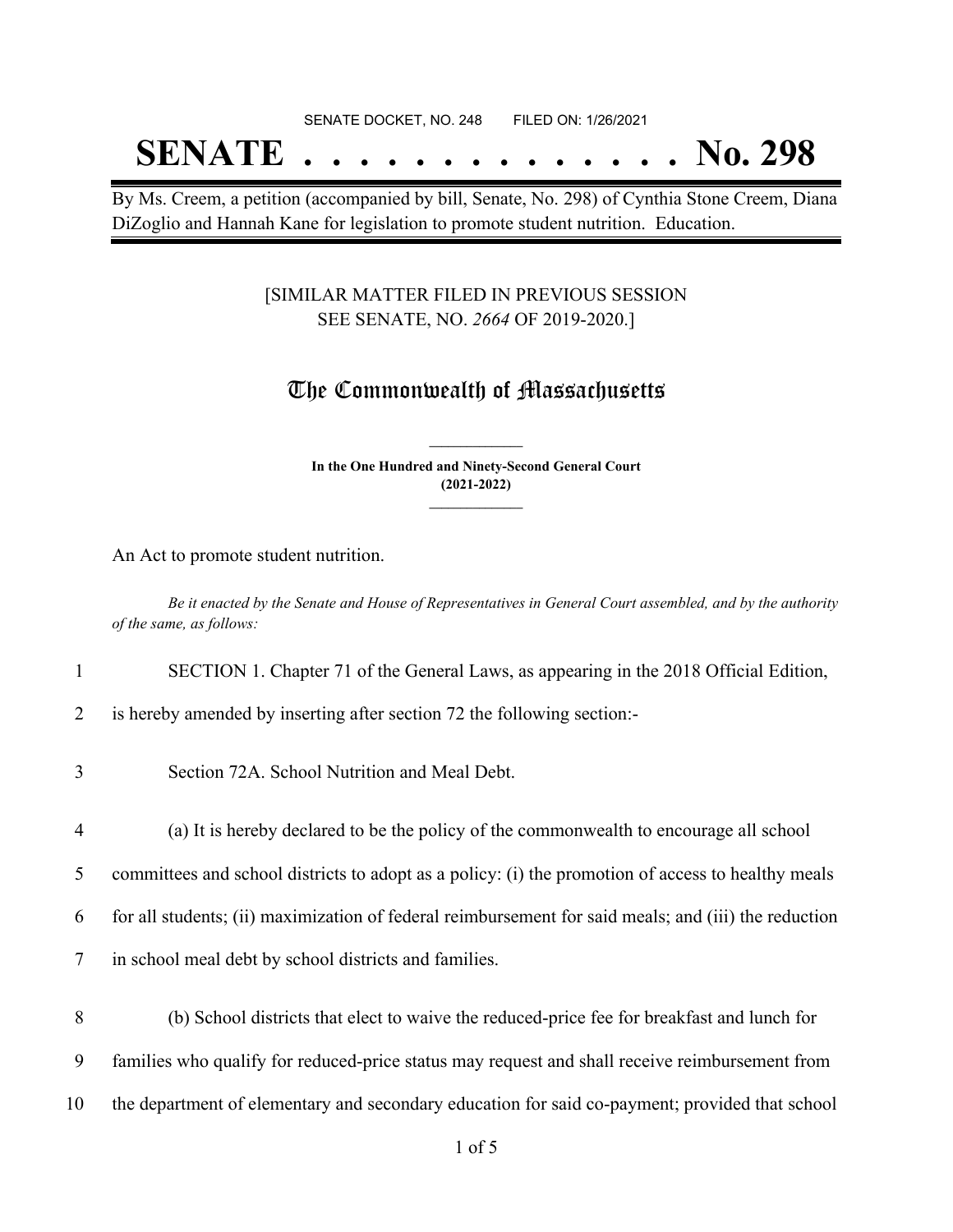districts that receive reimbursements shall offer to assist families with either an application for federal supplemental nutrition assistance program benefits or a direct referral to an outreach partner identified by the department of transitional assistance or department of elementary and secondary education.

 (c) The executive office of health and human services shall conduct a financial eligibility determination for Medicaid coverage in accordance with the income eligibility requirements under 42 USCA Section 1902(a) for certain needy children living with grandparents or other non-parent caretaker adults. This financial eligibility determination shall be made for said children receiving state Supplemental Security Income benefits pursuant to chapter 118 A of the General Laws or receiving federal or state guardianship assistance payments administered through the department of children and families. Alternatively, the executive office may direct the department of transitional assistance to provide said needy child with a benefit under the transitional assistance for families with dependent children program pursuant to chapter 118 of the General Laws. Said financial determination and/or issuance of chapter 118 benefits shall be made for the purpose of qualifying said child for federal nutrition benefits for which they may be otherwise eligible.

27 (d) School districts and individual schools with sixty percent or more identified student percentage, as defined by 7 C.F.R . 245.9(f), shall be required to elect and implement the federal Community Eligibility Provision or Provision 2 to provide universal free school breakfast and lunch to all students. This provision may be waived if the district is able to justify to the department that implementation will incur financial hardship to the district.

of 5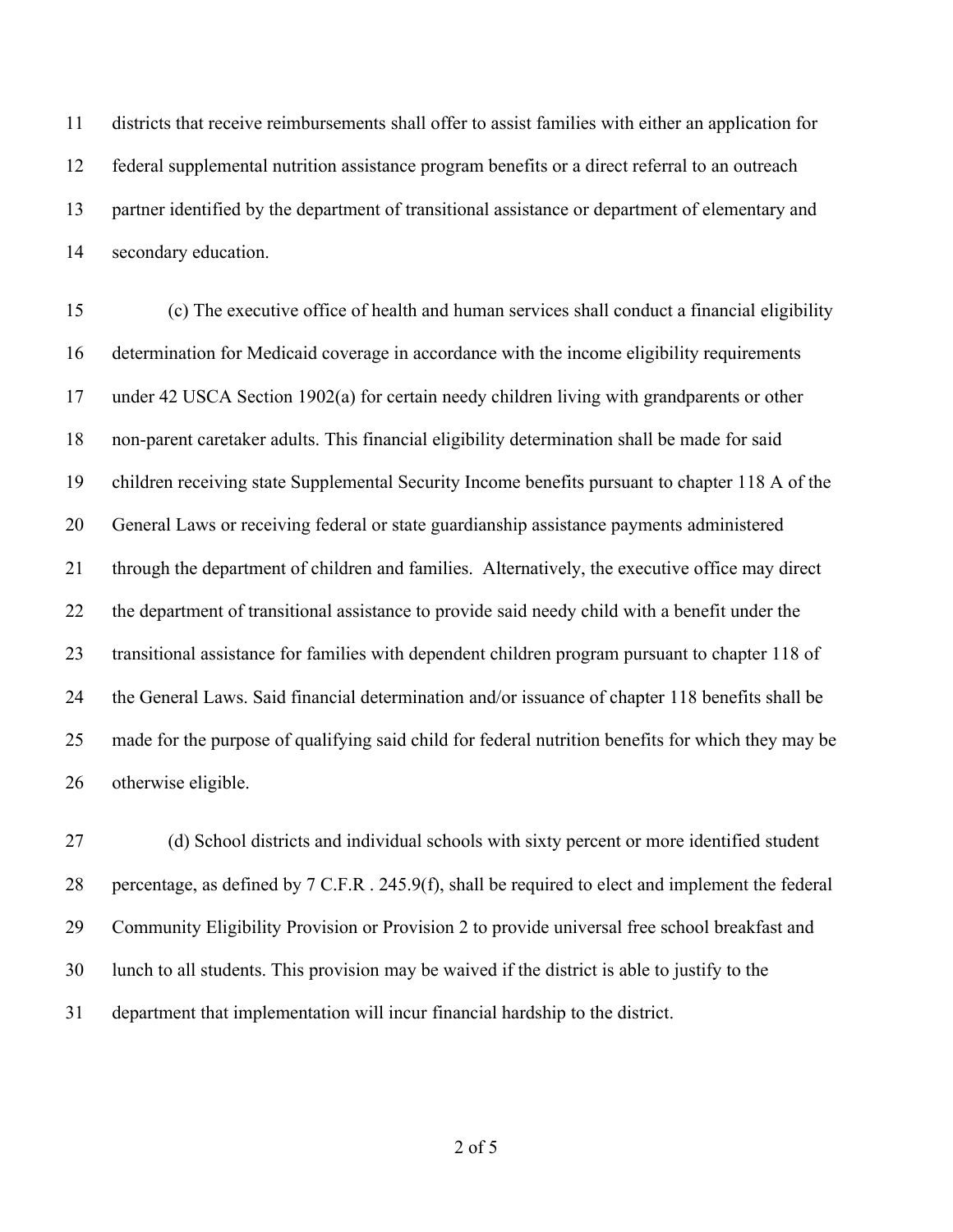Individual schools with fifty percent or more identified student percentage, as defined by 7 C.F.R . 245.9(f), shall be required to elect and implement the federal community eligibility option or Provision 2 to provide universal free breakfast and lunch to all students unless the district school board votes before June 1 of the first year of eligibility to not participate in one of the federal options, or the department determines that the school district and/or individual schools no longer have the requisite qualifying percentage. A school nutrition director or designee shall be required to attend at least one training by the department to learn about community eligibility provision available to said district before the vote taken by the school committee. (e) A school district superintendent or designee shall notify a parent or guardian of the negative balance of a student's school meal account no later than ten days after the student's meal account has reached a negative balance of five meals. The notice shall include information on how to apply for free or reduced-price meal status and basic information on how the family can apply for supplemental nutrition assistance program through the department of transitional assistance or through an outreach partner including Project Bread. Any school or school district communications about amounts owed for meals previously served to a student must be directed to the student's parent or guardian. School districts should ensure that any information provided to families about the availability of school meals includes clear information that families can apply for free or reduced-price meal status at any time during the school year.

of 5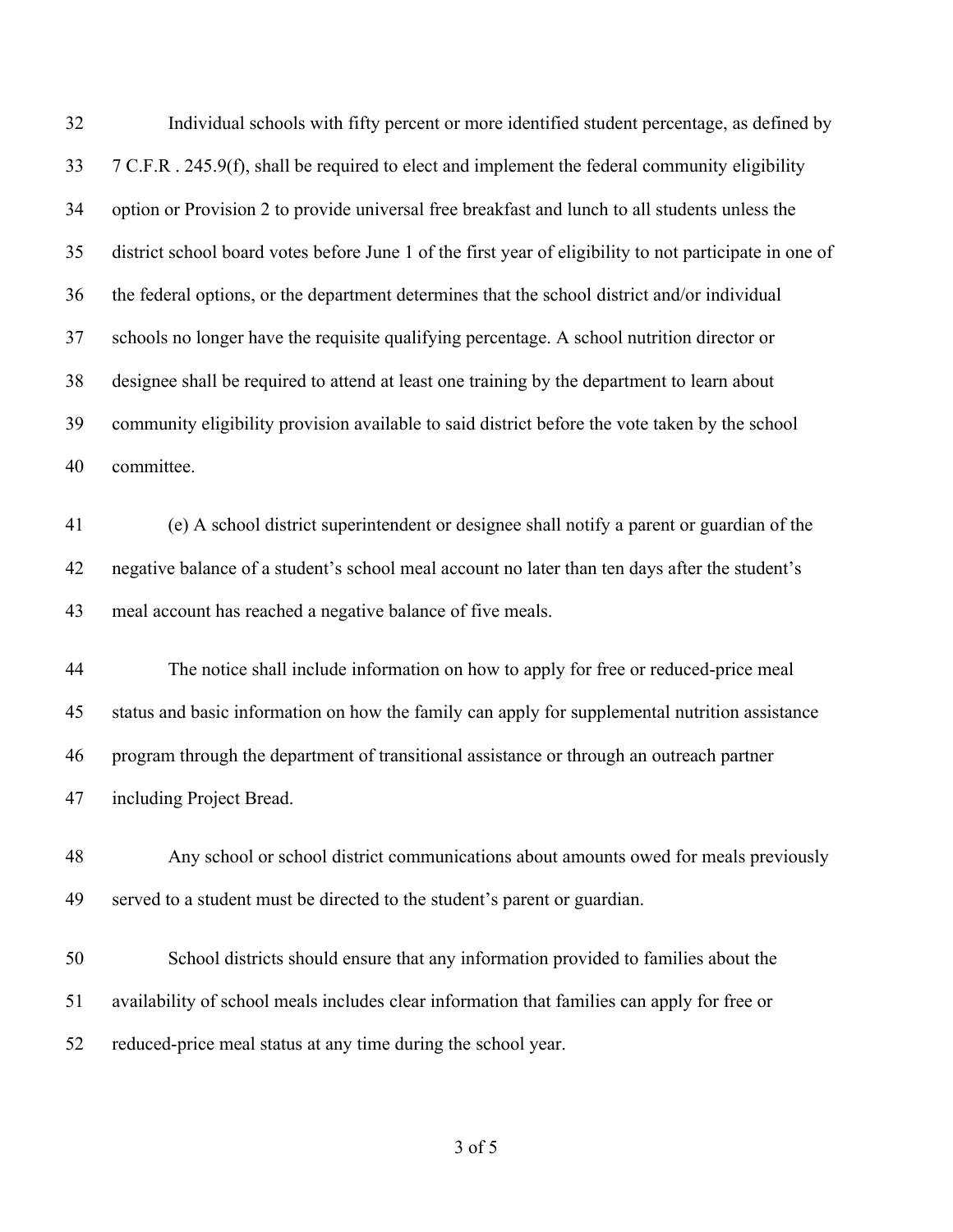A school district or agent of said district shall not inform the department of children and families of unpaid meal debt.

 (f) School districts that participate in the national school lunch program shall take steps to maximize federal revenues and minimize debt on families by, at least monthly, taking steps to directly certify students for free school meal status under protocol determined by the department. The department shall continue to offer assistance to districts to improve the direct certification process and reduce administrative burdens on said districts. The department shall also consult with representatives from the school nutrition association and other appropriate stakeholders to advise the department on best practices to maximize direct certification.

 (g) Within 30 days of sending a notification to a family about unpaid meal debt that remains unresolved, the school district shall attempt to exhaust all options to directly certify the student as categorically eligible for free or reduced-price meals. Within these 30 days, while the school district is attempting to directly certify the student for free or reduced-price meals, the student may not be denied access to a school meal until the district has made a determination that the family is neither free nor reduced-price meal eligible.

 The school district is also encouraged to exercise its discretion under title 7, section 245.6(d) of the code of federal regulations to complete a school meal application for a student in need.

(h) No employee, agent, or volunteer of a school or school district may:

 (i) take any action that would publicly identify a student when payment has not been received for a school meal or for meals previously served to the student;

of 5